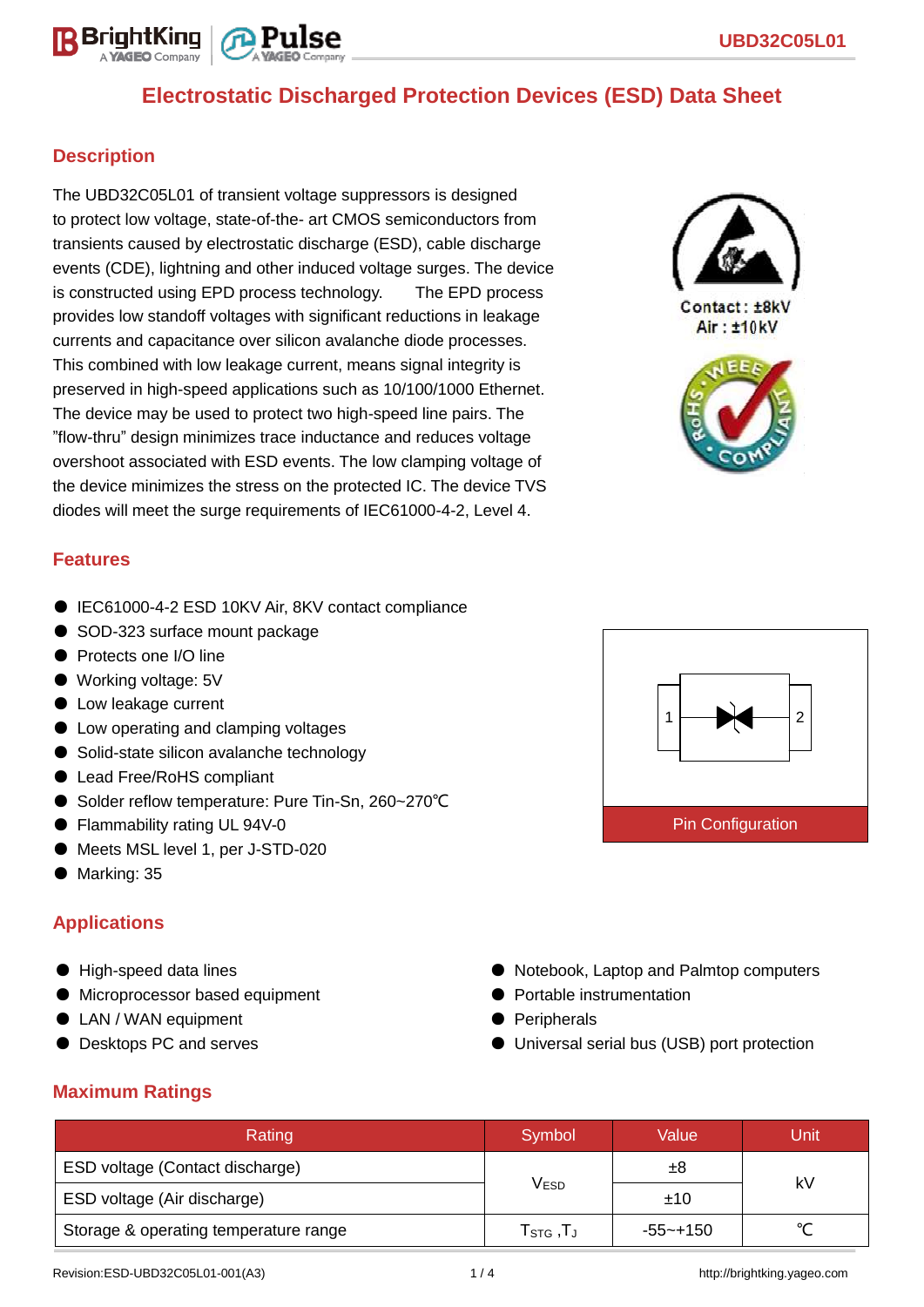# **Electrical Characteristics (TJ=25**℃**)**

| Parameter                              | Symbol                 | Condition       | Min. | Typ. | Max. | <b>Unit</b> |
|----------------------------------------|------------------------|-----------------|------|------|------|-------------|
| Reverse stand-off voltage              | V <sub>RWM</sub>       |                 |      |      | 5    | V           |
| Reverse breakdown voltage              | $V_{BR}$               | $I_{BR}$ =1mA   | 6    |      |      | V           |
| Reverse leakage current                | <sup>IR</sup>          | $V_R = 5V$      |      |      |      | μA          |
| Clamping voltage ( $tp = 8/20 \mu s$ ) | $V_{\rm C}$            | $I_{PP} = 1A$   |      |      | 11   | V           |
| Clamping voltage ( $tp = 8/20 \mu s$ ) | $V_C$                  | $I_{PP} = 3A$   |      |      | 20   |             |
| Peak pulse current (tp=8/20µs)         | <b>I</b> <sub>PP</sub> |                 |      |      | 3    | A           |
| Off state junction capacitance         | $C_J$                  | $0$ Vdc, f=1MHz |      | 0.4  |      | рF          |

# **Typical Characteristics Curves**



Figure 3. Normalized Capacitance vs. Reverse Voltage Figure 4. ESD Clamping (8kV Contact IEC61000-4-2)





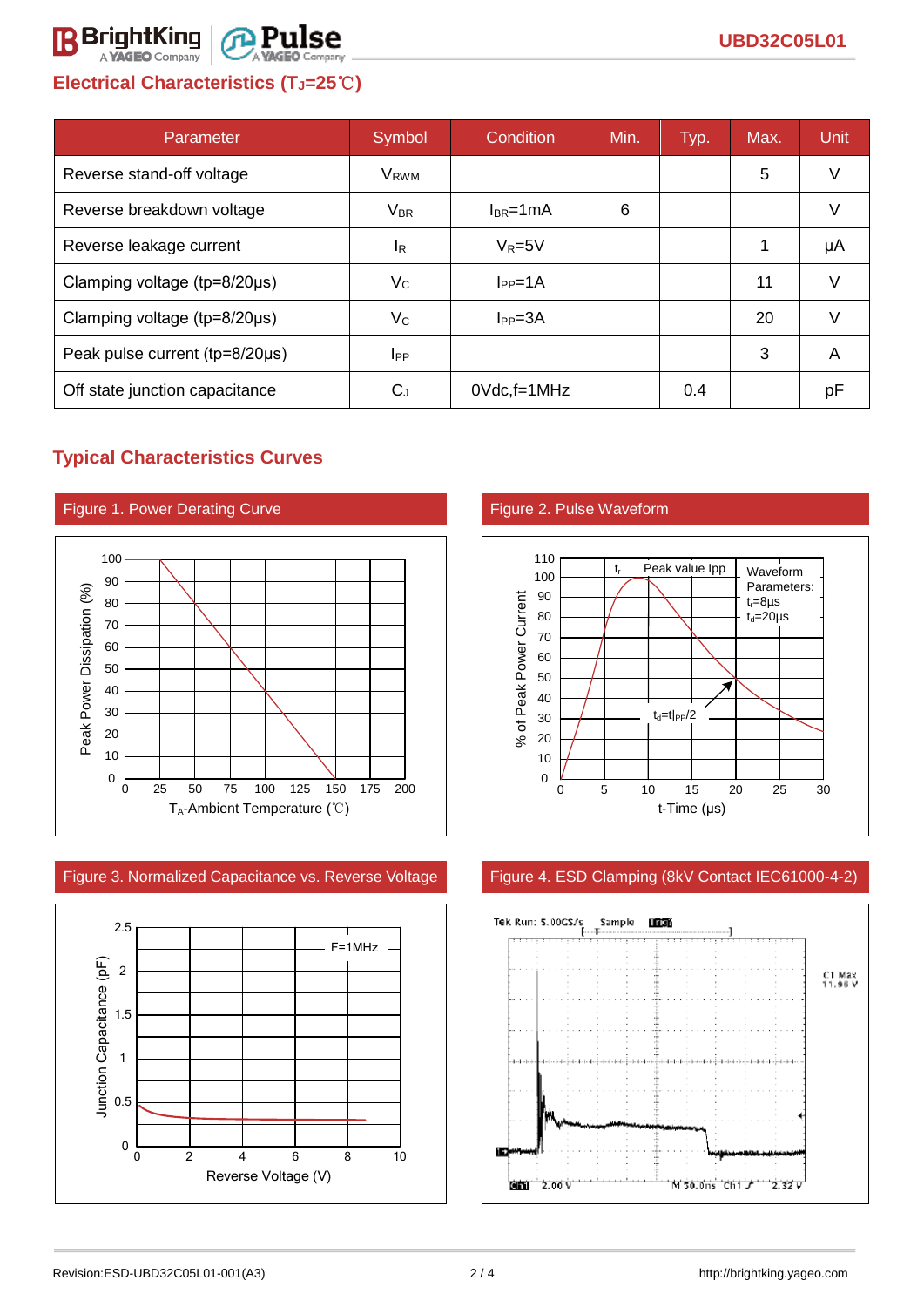

#### **Recommended Soldering Conditions**